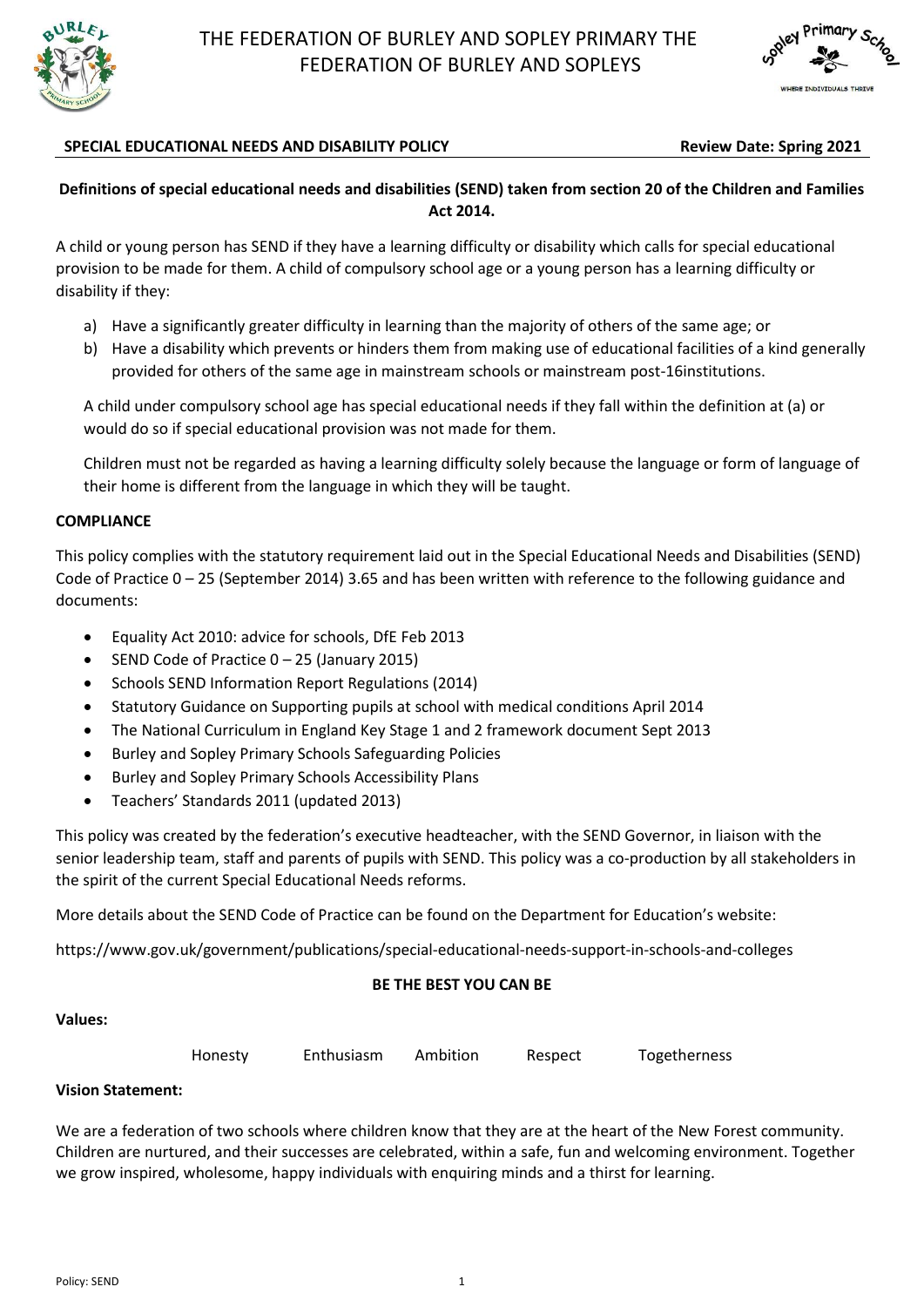The whole community came together to shape the vision and values of the schools and collectively we continually remind the whole community of the importance of these. The federation values are used in all areas of school life and the children are encouraged to demonstrate them in their learning behaviours and all areas of school life.

The SEND coordinator (SENDCo) is responsible for leading the federation's response to the provision made for children and young people with SEND ( SEND Code of Practice, January 2015). (Clause 64, Children and Families Bill, 2014). The SENDCo can be contacted through the school's offices by phone: 01425403375 (Burley) or email [adminoffice@burley.hants.sch.uk](mailto:adminoffice@burley.hants.sch.uk) or 01425 403375 (Sopley) or email adminffice@sopley.hants.sch.uk.

The SENDCo is a member of the school's leadership team.

At Burley and Sopley Primary Schools we believe in raising the aspirations of and expectations for all pupils with SEND, and our schools provide a focus on outcomes for children and young people and not just hours of provision or support.

## **1. OBJECTIVES**

- To identify and provide for pupils who have special educational needs, disabilities and additional needs
- To work within the guidance provided in the SEND Code of Practice, January 2015
- To operate a 'whole pupil, whole school' approach to the management and provision of support for special educational needs
- To provide a special educational needs and disabilities co-ordinator (SENDCo) who will work with the SEND inclusion policy
- To provide support and advice for all staff working with pupils with special educational needs

## **2. IDENTIFYING SPECIAL EDUCATIONAL NEEDS**

The Code of Practice describes the four broad categories of need

- Cognition and learning, including specific learning difficulties
- Speech, language and communication, including children on the autistic spectrum
- Emotional, social and mental health (ESMH)
- Sensory and physical difficulties

(Pages 97 onwards in the SEND Code of Practice, 2015 details these categories).

These four broad areas give an overview of the range of needs that we plan for. The purpose of identification is to work out what action the schools need to take.)

We use a range of ways to identify special educational needs and disabilities, including:

- Concerns raised by teachers and/or parents
- Liaison with previous school or nursery
- Regular monitoring, assessment and analysis of progress
- Specific screening or assessment for example Salford sentence reading and comprehension, Vernon Spelling, Language Links, PM Benchmark reading and comprehension, DEST-J dyslexia screening assessment, Sandwell Early Numeracy assessment.
- Consideration of the advice of external professionals.

There are a number of different variables that may impact on a child's progress and attainment that are not necessarily indicators of special educational needs. For example, a child's progress and attainment may be affected by:

- Disability ( the Code of Practice outlines the 'reasonable adjustment' duty for all settings and schools provided under current Disability Equality legislation – these alone do not constitute SEND)
- Attendance and punctuality
- Health and welfare issues
- English as an additional language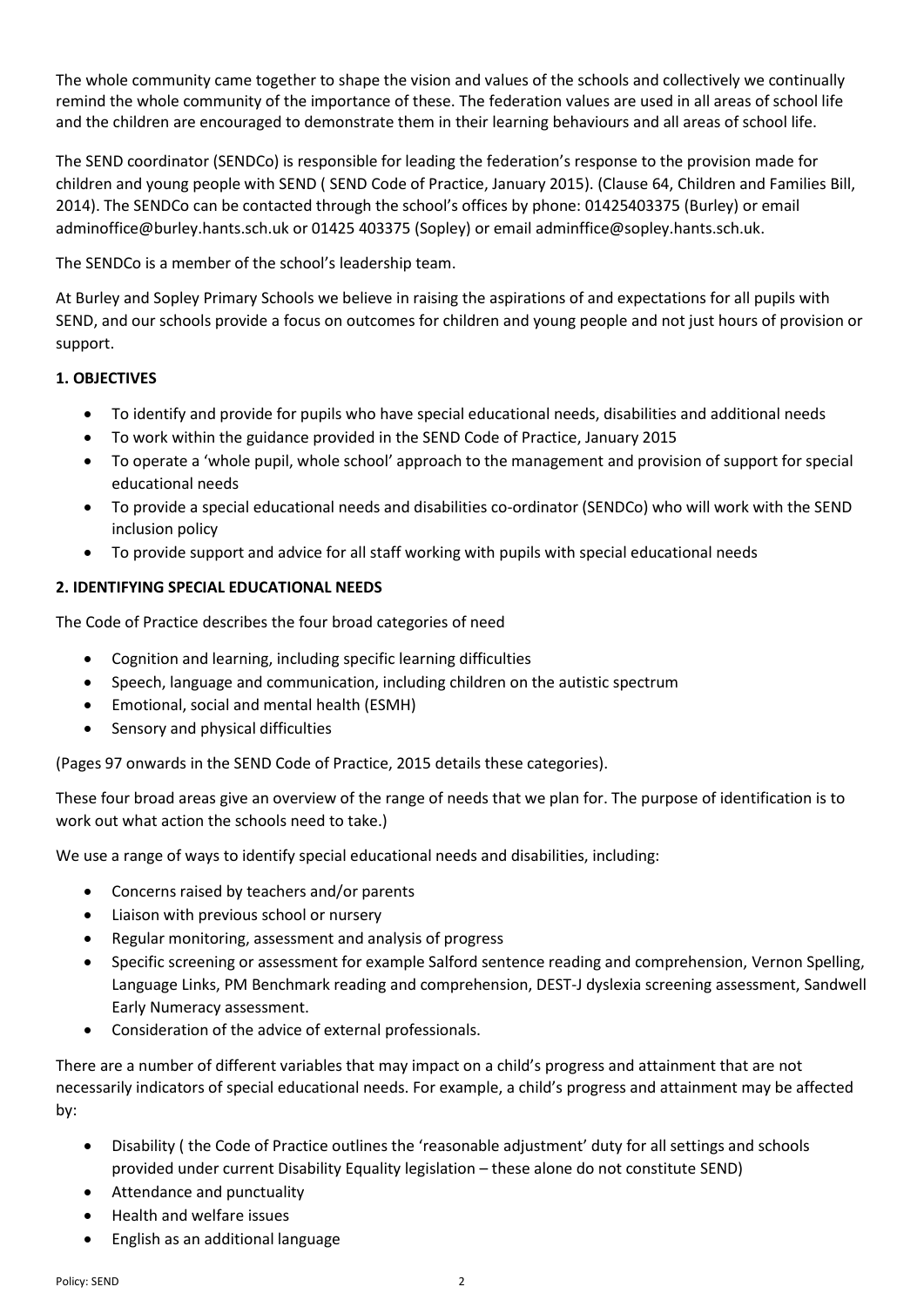- Being in receipt of the pupil premium funding
- Being a looked after child
- Being a child of serviceman/woman or from a traveller family

Any concerns relating to a child or young person's behaviour will be considered an underlying response to a need that we will be able to recognise and identify as we will know the child well.

# **3.A GRADUATED APPROACH TO SEND SUPPORT**

Children who have been identified as having a special educational need are included on our SEND record or 'register'. Our criteria for including a pupil on this record take account of:

- In the federation schools, teachers are responsible and accountable for the progress and development of the pupils in their class, including where pupils access support from teaching assistants or specialist staff.
- High quality teaching, differentiated for individual pupils, is the first step in responding to pupils who have or may have SEND. It is recognised that additional intervention and support, however well planned and delivered, cannot compensate for a lack of good quality teaching.
- The schools regularly and carefully reviews the quality of teaching for all pupils, including those at risk of underachievement, through regular monitoring of teaching and learning by members of the schools' leadership teams, with feedback to the class teachers. There are also opportunities for book scrutiny and pupil conferencing. We also review and, where necessary, help to improve, teachers' understanding of strategies to identify and support vulnerable pupils and their knowledge of the SEND most frequently encountered in their classrooms.
- When deciding whether to make special educational provision, the teacher and SENDCo consider all of the information gathered from within the schools about the pupil's progress, alongside national data and expectations of progress. This information includes high quality and accurate formative teacher assessments, and also using effective tools and early assessment materials, such as standardised tests for reading, spelling and mathematics.
- For higher levels of need, Burley and Sopley schools will draw on more specialised assessments from external agencies and professionals. We work closely with external agencies, relevant to each individual child's needs. These agencies currently include GPs, school nurses, paediatricians, speech and language therapists, occupational therapists, educational psychologists, primary behaviour support workers, specialist advisory teachers for hearing, visually impaired or physically disabled pupils, specialist outreach workers, family support and other social services.
- The decision to place pupils on the register is made after consultation between the class teacher, parent and SENDCo. These children have not made adequate progress even when they have had intervention/adjustments and good quality personalised teaching.
- When a class teacher has initial concerns a 'Record of Initial Concern' is drawn up which looks at a child's strengths and areas of difficulty and this is discussed with the parent or carer and shared with the SENDCo. A plan is drawn up and support is provided and monitored for a period of approximately six weeks or half a term. This plan is then reviewed for its effectiveness and the current position is reconsidered.
- If expected progress is being made, then the provision will continue, the adjustments that have been made will be adopted and progress will continue to be carefully monitored.
- If, despite the interventions that have been put in place, progress continues to cause concern, a consultation between parent/carer, teacher and SENDCo will take place and the child may be placed on the SEND register.

# **4.MANAGING PUPILS NEEDS ON THE SEND REGISTER**

- Children on the SEND register are recorded as having one of the four needs listed at the beginning of section 3.
- Most children are recorded at the level 'school support'.
- Some children, with greater difficulties, may have an inclusion partnership agreement (IPA) set up.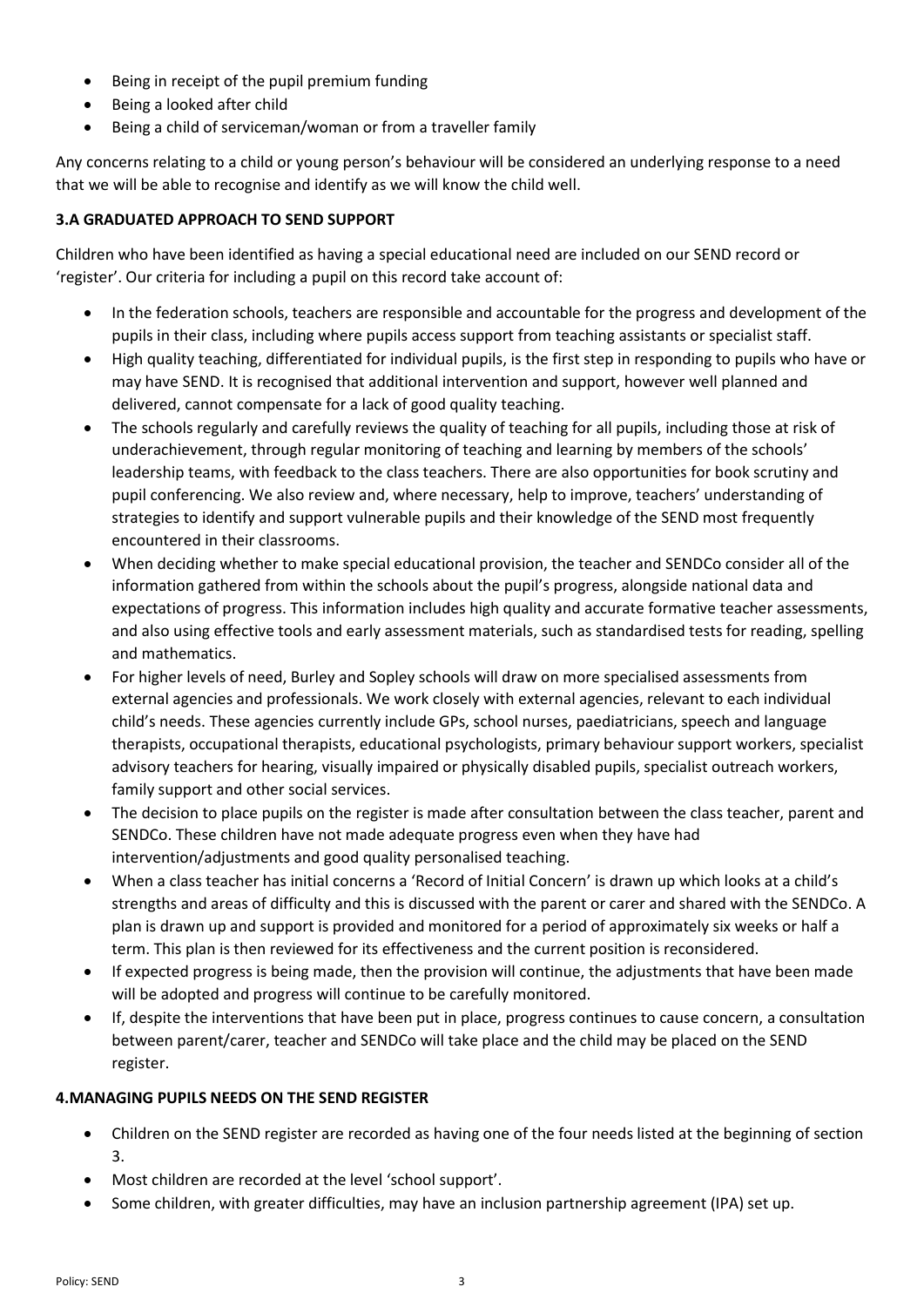- An IPA involves more regular consultations and discussions between class teacher, parent and SENDCo. In some cases, the advice of an educational psychologist may be included.
- A few children, with the most complex needs, may require a **statutory assessment** to help cater for these needs. A request for statutory assessment is made to the local authority children's services.
- If successful, statutory assessment may lead to the writing of **an education, health and care plan** (EHCP), (formerly known as a statement of special educational need).
- An EHCP will detail the child's needs and state their targets for the coming year, as well as expected longterm outcomes for the child.
- An EHCP is reviewed annually by the SENDCo, class teacher and parents.
- Children's views are collected/used both for annual reviews and for target and outcome setting when appropriate.
- Each child's abilities in reading, comprehension and spelling are assessed at the beginning of every school year. Their reading, comprehension and spelling ages are recorded as well as their standardised scores.
- Children who are shown to be well below the age related expectations (ARE) for their year in mathematics are also tested using a recognised, standardised maths assessment.
- Standardised scores compare children with others of the same age and a standardised score of 100 is expected, within the range 85 to 115, considered to be average. Children with a standardised score that is 78 or less in one or more areas are considered for extra support or intervention. Children with a standardised score of 85 or below are supported within the differentiation in the class and continuously monitored to ensure progress is made.
- Class teachers use assessment for learning in their classrooms on a daily basis and adjust their teaching for individual children accordingly.
- Class teachers make more formal judgments at the end of each half-term's teaching, using the subject AREs.
- Children who are on the SEND register are tested for reading, comprehension, spelling and, if appropriate, mathematics, again in December and March.
- Every child is tested again in July for a final assessment of progress.
- For some children, particularly in Early Years and Key Stage 1, assessments of phonic skills and the ability to read or write common exception words may be used in place of other assessments.
- The purpose of these assessment arrangements is to ensure that the children who have difficulties with reading, writing or mathematics are receiving interventions that are effective, are making good progress and are closing the gap with their peers.
- Children receiving interventions have a **personal support plan** (PSP), written by the class teacher, in consultation with the parents, the learning support assistant (LSA), and the SENDCo
- The PSP gives details of what the child finds difficult, their current targets, details of the type of help they will receive, when, how often, who will provide the support and when it will be reviewed.
- PSPs are sent to parents for their information and parents are asked to sign a copy and return it to school.
- PSP targets can be amended or updated at any point within a term as a result of progress, meetings with parents or advice from external agencies such as the speech and language therapist.
- Updates are recorded on the class room copy of the PSP.
- PSPs are usually reviewed at the end of each term or sooner if more appropriate. The review is carried out by the class teacher with the LSA and recorded on the PSP, with evidence from the most recent assessments. This is then passed onto the SENDCo and informs the target setting for the next PSP.
- All children on the SEND register at the levels of school support, IPA and EHCP, will have a PSP.
- Some children are included on the SEND register for their emotional, social or mental health needs. For these children, the Boxall Profile is the most commonly used assessment tool, to provide diagnostic information and to measure progress. These children may have their outcomes and targets recorded on a PSP, which may be reviewed at more frequent intervals.

#### **5. CRITERIA FOR EXITING THE SEND REGISTER/RECORD**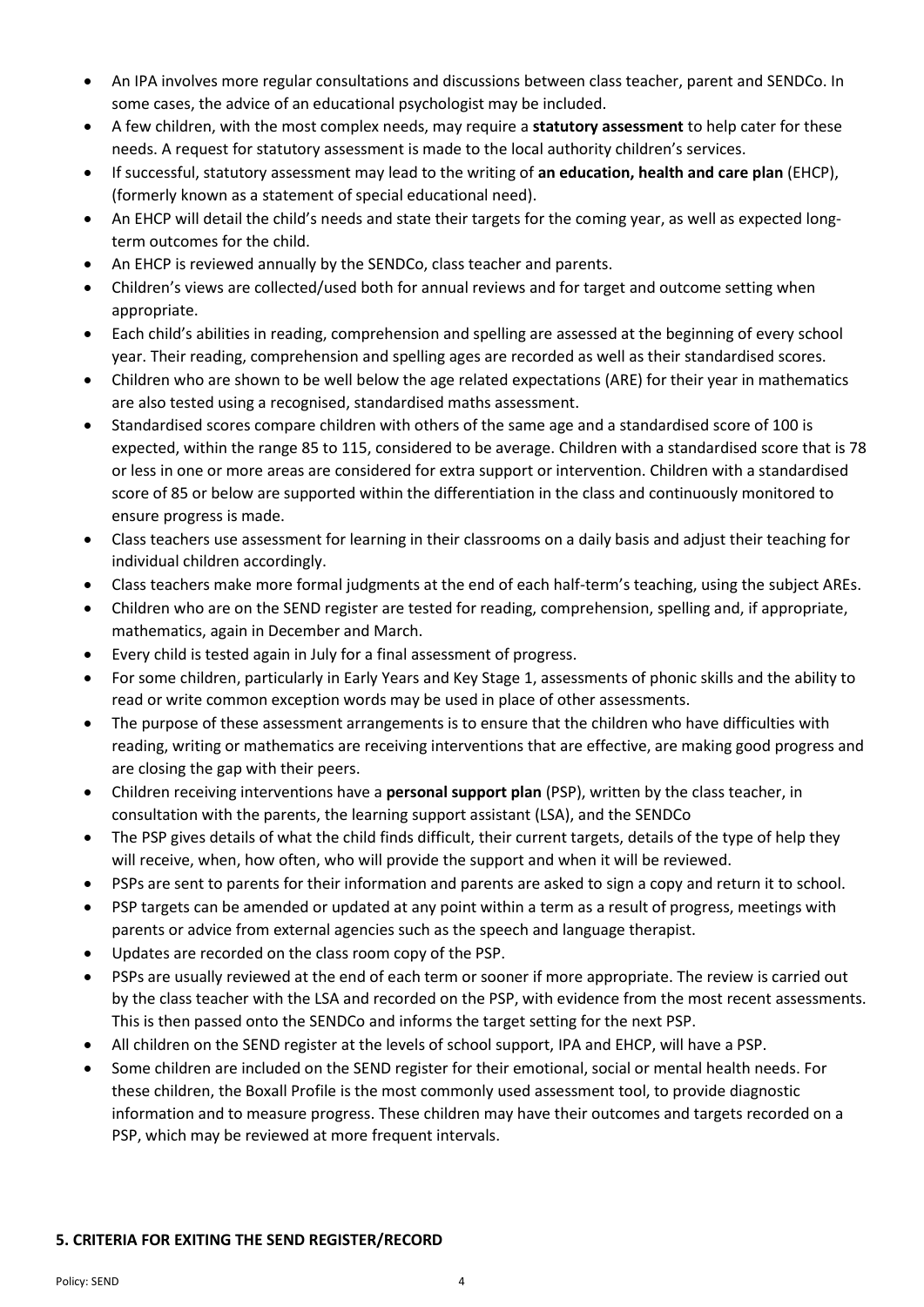If, at the review point, a child has made sufficient progress to close the gap between him/her and his/her peers and projected progress is expected to be good, the child's name will be removed from the SEND register and...

- The parents will be informed.
- The child's progress will continue to be monitored by the SENDCo, until at least the end of the school year to ensure that it is sustained.

#### **6. SUPPORTING PUPILS AND FAMILIES**

 Burley and Sopley schools each have their own dedicated SENDCo assistants who can be contacted through the school's offices by phone: Burley– 01425 403375 or e-mail[: adminoffice@burley.hants.sch.uk](mailto:adminoffice@burley.hants.sch.uk) Sopley– 01425 403375 or e-mail: [adminoffice@Sopley.hants.sch.uk](mailto:adminoffice@burley.hants.sch.uk)

Further information about the provision, services, support and resources available for children or young people with SEND and their families within the Hampshire Local Education Authority is available through the Hampshire County Council 'Local Offer'. This can be found at:

https://www.hants.gov.uk/socialcareandhealth/childrenandfamilies/specialneeds

- From 1st September 2014, every school, college and educational setting has been required to provide a SEND information report for parents. (Regulation 51, Part 3, section 69(3)(a) of the Children and Families Act, 2014). The SEND information reports can be found on the schools' websites: [www.burley.hants.sch.uk](http://www.burley.hants.sch.uk/) and www.sopley.hants.sch.uk
- Our SEND information reports also include links to the Hampshire local offer.

## **7. SUPPORTING PUPILS AT SCHOOL WITH MEDICAL CONDITIONS**

- The schools recognise that pupils at school with medical conditions should be properly supported so that they have full access to education, including school trips and physical education. Some children with medical conditions may be disabled and where this is the case the schools will comply with its duties under the Equality Act 2010.
- Some pupils with medical conditions may also have special educational needs (SEN) and have an EHCP, which brings together health and social care needs as well as their special educational needs and ensures that the SEND Code of Practice is followed.
- The federation's policy for supporting pupils with medical conditions can be found on the schools' websites at:

[www.burley.hants.sch.uk](http://www.burley.hants.sch.uk/) and www.sopley.hants.sch.uk

#### **8. ACCESSIBILITY**

- The federation aim to increase and promote access for all pupils, including disabled, EAL and SEND, to the school curriculum through teaching and learning opportunities and the wider curriculum such as participation in after-school clubs, leisure and cultural activities or school visits.
- The federation aims to continually improve access to the physical environment of the schools, through improvements to the physical environment and with physical aids to access education.
- The federation embraces the requirements of the legislation in the Equalities Act 2010, in terms of improving access to written information.
- The federation has the ability to produce key documents for pupils and/or parents in appropriate fonts, print styles and different languages.
- The websites allow for 'high contrast' viewing, translation, and access to printing in braille via the local authority.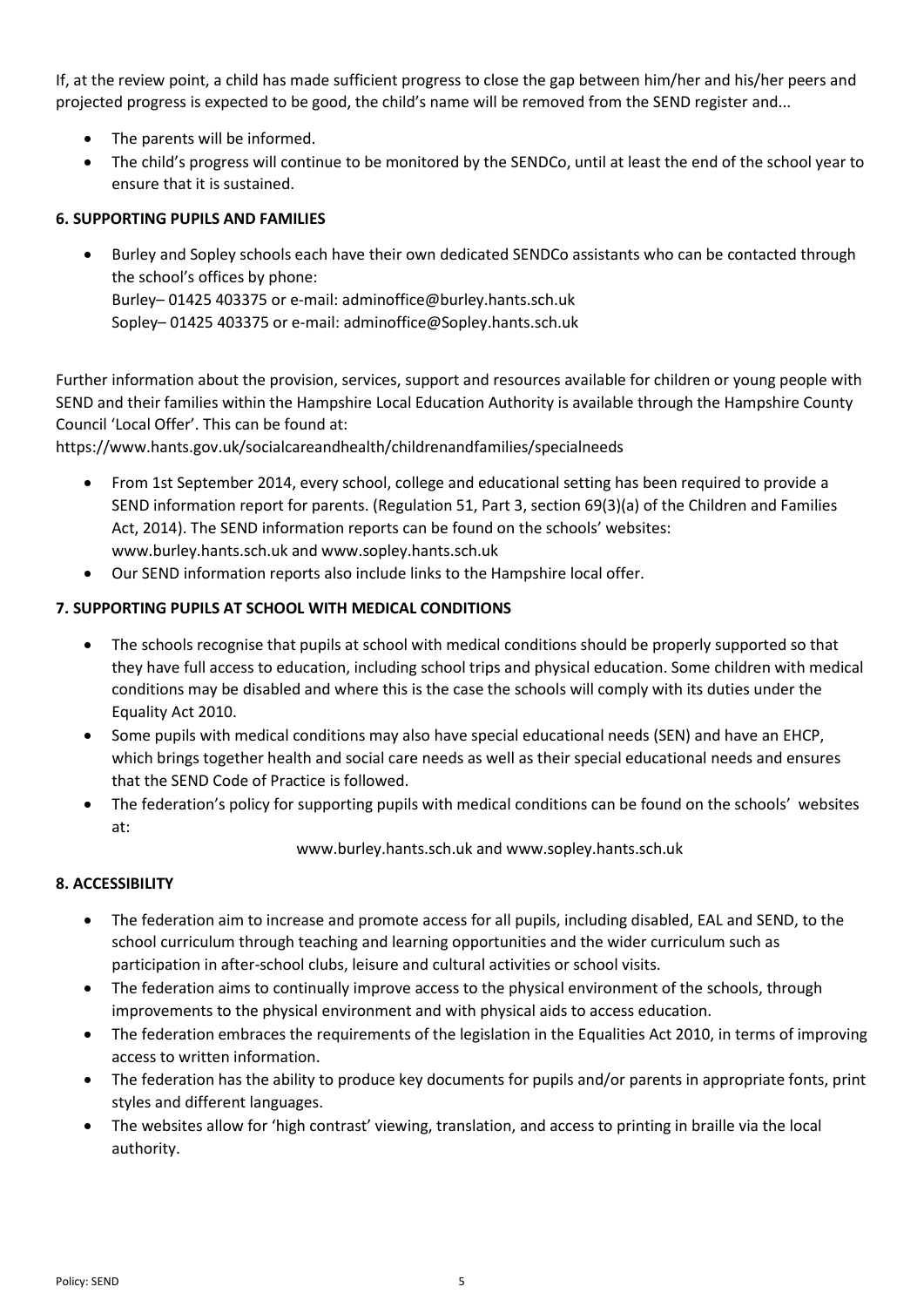#### **9. MONITORING AND EVALUATION OF SEND**

- There is a governor who is responsible for monitoring the provision for children with special educational needs in school (the SEND governor).
- The SEND governor will meet each term with the SENDCo to talk through the progress that the children are making and then report back to the governors. In these meetings all discussions and data are anonymised.
- Governors look at data to ensure that SEND children make progress that is at least as good as the rest of the children in the schools.
- The SENDCo reports to the governing body and/or the curriculum and standards committee.
- The governor responsible for monitoring pupil premium visits the schools regularly to check on the progress of these children and how the pupil premium money from the government is spent.

## **10. TRAINING AND RESOURCES**

- All teachers and support staff experience induction on taking up a post and this includes a meeting with the SENDCo to explain the systems and structures in place around the SEND provision and practice, and to discuss the needs of individual pupils.
- The SENDCo regularly attends the local authority's SENDCo network meetings in order to keep up to date with local and national updates in SEND.
- The training needs of staff are identified and planned so that as a federation we have the expertise we require to support the different needs of the children.
- Training may be provided within each school by an experienced and qualified member of the school staff, for example the SENDCo, English or maths leaders, or by an expert brought in to deliver training.
- Some staff members, both teaching staff and learning support assistants (LSAs), attend professional development run by the Hampshire Inspection and Advisory Service or the Hampshire Teaching and Learning College.
- Local organisations may also provide support and training for staff.
- Some SEND training may be accessed on-line.
- The SENDCo meets regularly with the SENDCos of the other schools within the New Forest cluster.

# **11. ALLOCATION OF RESOURCES**

- A proportion of the budget is allocated for resources, which include identified materials to support children with SEND.
- The provision of appropriate additional support is made from the delegated SEND budget.
- We have a range of resources to support children with SEND, these link with the priorities stated in the school improvement plan.

## **12. ROLES AND RESPONSIBILITIES**

- The SEND governor will meet each term with the SENDCo to talk through the progress that the children are making and then reports back to the governors. In these meetings all discussions and data are anonymised.
- The role of the SEND governor is to ensure that the schools meet their obligations to provide for the needs of children with SEND.
- All the LSAs employed across the schools have responsibility for supporting children with SEND.
- The executive deputy headteacher has responsibility for line-managing LSAs in Key Stages 1 and 2
- The executive headteacher is the designated safeguarding lead, the executive deputy head teacher and SENDCo assistant are deputy safeguarding leads.
- The executive headteacher is the member of staff responsible for managing pupil premium grants and looked after child funding.
- The governing body has responsibility for managing the schools' policies for meeting the medical needs of pupils.
- The class teachers are responsible for identifying, reporting, planning for and delivering high quality differentiated learning opportunities for every child in their class, including those with SEND.